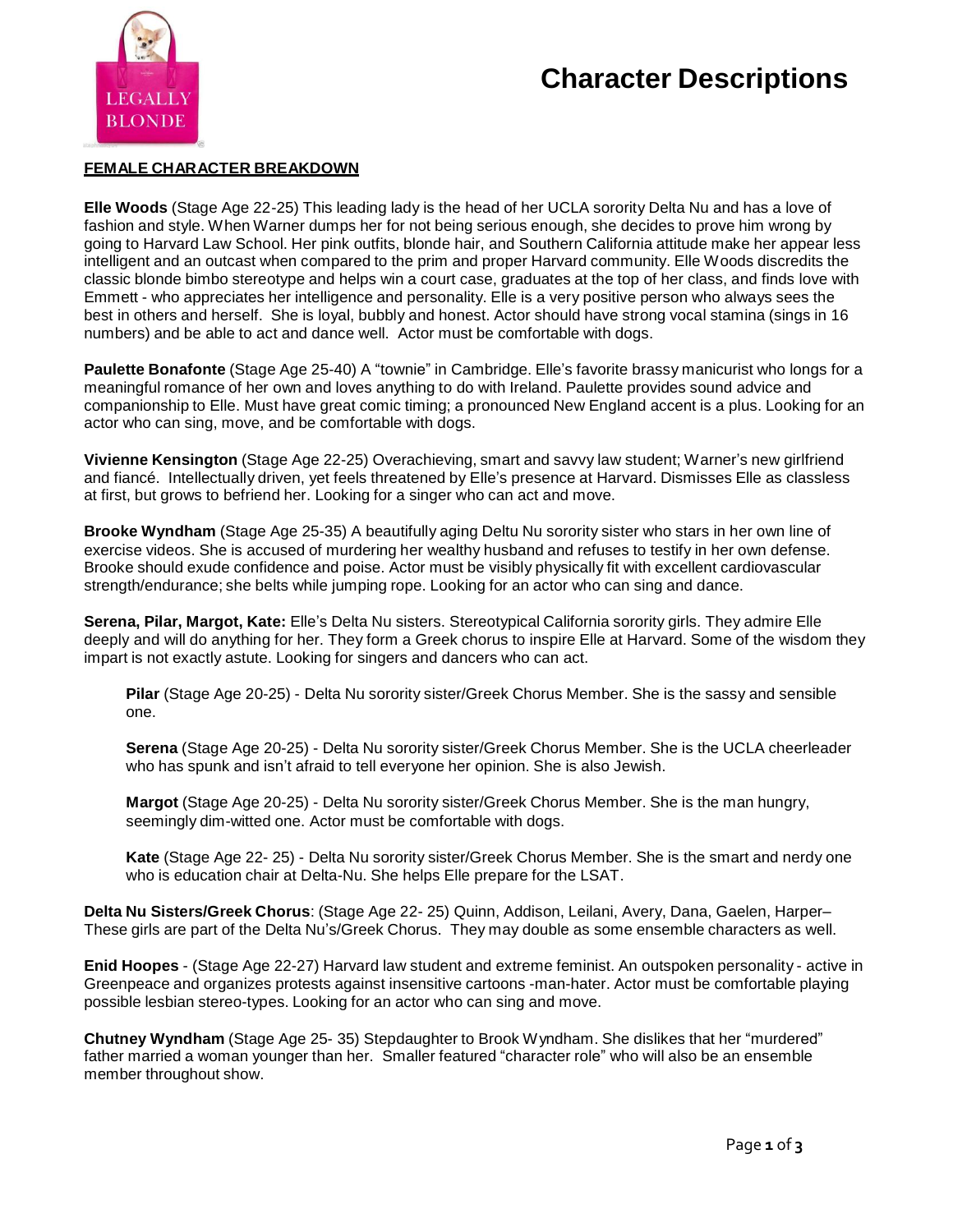# **Character Descriptions**



**FEMALE ENSEMBLE CHARACTERS** (Stage Age 18- 60) - Ensemble characters will be used multiple times throughout the entire production. Many have featured solos and/or lines. Looking for actors and singers who can dance and move. Some ensemble female characters will include:

- **Mrs. Woods** (Stage Age 48-60) Elle's classy & supportive mom.
- **Whitney** Vivienne's best friend who has a party at her apartment. Will also be a Delta Nu.
- Store Clerk #1, Store Manager, Front of Store Cashier, Perfume Clerk #1 and #2
- District Attorney Joyce Riley, Judge, Reporter, Stenographer, and Jurors
- Restaurant, Mall and Beauty Shop Patrons (Bookish Client)
- Harvard Law Professors and Students
- Inmates
- Sabrina (Featured in Brooke's Video)
- \*\*Drummers (The Team is looking for two marching band drummers to be featured in *What you Want*.)

#### **MALE CHARACTER BREAKDOWN**

**Emmett Forrest** (Stage Age 24-27) One of Harvard's top law students from Roxbury, Ma area; editor of the Harvard Law Review and Callahan's Teaching Assistant. Goal-oriented, at the cost of his social skills. He takes an early interest in Elle, and remains interested throughout the story- giving her advice and tutoring help. Eventually falls in love with Elle. Emmett is charming and friendly. Looking for a singer who can act and move.

**Warner Huntington III** (Stage Age 22-25) Charming, confident and good-looking law student who wants to be a senator someday; Elle's ex-boyfriend. Plastic charm. His self-centered nature destroys everything that he could have had with Elle. Looking for an actor who can sing and move.

**Professor Callahan** (Stage Age 40-60) A self-important and manipulative law professor at Harvard. He objectifies Elle. Callahan should be both charismatic and conniving. Nearly devoid of morals, and aims to rid his students of their scruples. Looking for an actor who can sing and move.

**Kyle** (Stage Age 25-45) The UPS guy. Paulette's Salon is on his route, and they are smitten with one another. Looking for a muscular, highly masculine individual with a matching speaking voice. Smaller role but will also be an ensemble member throughout the show. Actor must be comfortable with dogs. Irish step dances in *Legally Blonde Remix* –doubles in the ensemble.

**Dewey** (Stage Age 30-50) - Paulette's ex-boyfriend. Red neck. Lazy. Not very nice to Paulette. Smaller role but actor will double in the ensemble.

**Sundeep Padaman** (Stage Age 22-27) - New Harvard law student. Was royalty in his home country until his government was overthrown. Attending Harvard primarily to network and gain allies to assist in taking back his throne. Looking for a singer who can act and dance. Actor will also double in the ensemble.

**Aaron Schultz** (Stage Age 22-27) - A new Harvard Law Student and multi-millionaire. Ridiculously accomplished and sure of himself, despite a bit of social awkwardness. Looking for a singer who can act and dance. Actor will also double in the ensemble.

**Mr. Woods "Elle's Dad**" (Stage Age: 48-60) Elle's wealthy, "country club" father. He loves his daughter and although he would rather have Elle stay in California, he is willing to pay for Elle to attend Harvard Law if she gets in. Comes to support her during her first trial. Looking for a singer who can act and move.